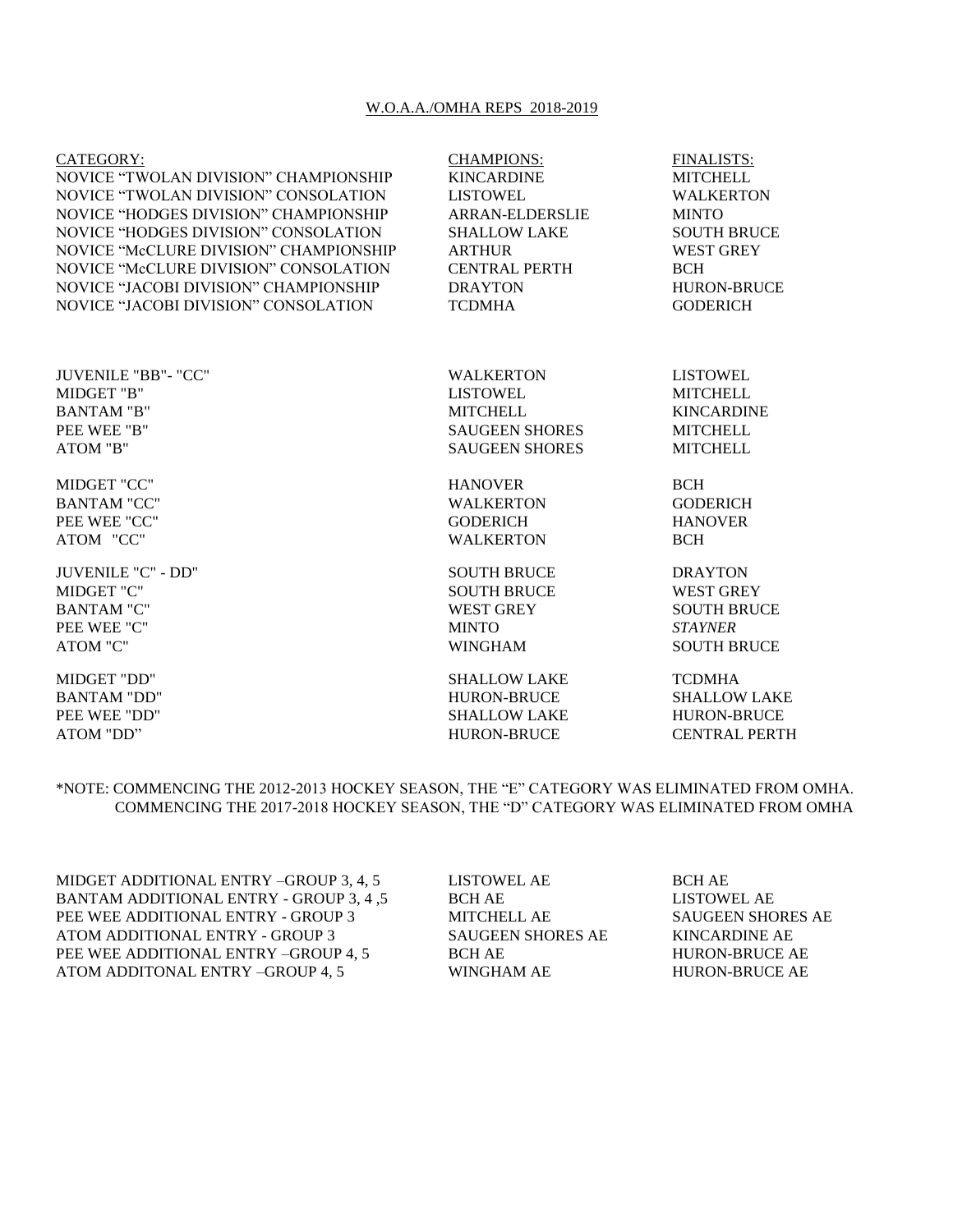## WESTERN ONTARIO ATHLETIC ASSOCIATION 2018-2019 MINOR HOCKEY "REP." LEAGUE PLAY-OFFS CHAMPIONS & FINALISTS

| CATEGORY:                                                                                                                         | <b>CHAMPIONS:</b>                                                              | <b>FINALISTS:</b>                                                                              |
|-----------------------------------------------------------------------------------------------------------------------------------|--------------------------------------------------------------------------------|------------------------------------------------------------------------------------------------|
| ATOM:<br><b>CONVENOR:</b> Kaye Holmes                                                                                             |                                                                                |                                                                                                |
| W.T. "DOC" CRUICKSHANK CHAMPIONSHIP<br>M.L. "TORY" GREGG CHAMPIONSHIP<br>ALF LOCKRIDGE CHAMPIONSHIP<br>DAVE NEILSON CHAMPIONSHIP  | <b>SAUGEEN SHORES</b><br><b>SOUTH BRUCE</b><br><b>WEST GREY</b><br>MITCHELL AE | <b>WALKERTON</b><br><b>BLYTH-BRUSSELS</b><br><b>SAUGEEN SHORES AE</b><br><b>HURON-BRUCE AE</b> |
| <b>CONVENOR: Dale Burnett</b><br>PEE WEE:                                                                                         |                                                                                |                                                                                                |
| W.T. "DOC" CRUICKSHANK CHAMPIONSHIP<br>M.L. "TORY" GREGG CHAMPIONSHIP<br>ALF LOCKRIDGE CHAMPIONSHIP<br>DAVE NEILSON CHAMPIONSHIP  | <b>MITCHELL</b><br><b>DRAYTON</b><br><b>HURON-BRUCE</b><br><b>BCH AE</b>       | <b>LISTOWEL</b><br><b>TCDMHA</b><br>ARRAN-ELDERSLIE<br><b>SAUGEEN SHORES AE</b>                |
| <b>CONVENOR: Paul Sebastian</b><br><b>BANTAM:</b>                                                                                 |                                                                                |                                                                                                |
| W.T. "DOC" CRUICKSHANK CHAMPIONSHIP<br>M. L. "TORY" GREGG CHAMPIONSHIP<br>ALF LOCKRIDGE CHAMPIONSHIP<br>DAVE NEILSON CHAMPIONSHIP | <b>MITCHELL</b><br><b>BCH</b><br><b>BRUCE PENINSULA</b><br><b>NO SERIES</b>    | <b>KINCARDINE</b><br><b>SAUGEEN SHORES</b><br><b>BCH AE</b><br><b>NO SERIES</b>                |
| <b>CONVENOR: Paul Sebastian</b><br>MIDGET:                                                                                        |                                                                                |                                                                                                |
| W.T. "DOC" CRUICKSHANK CHAMPIONSHIP<br>M. L. "TORY" GREGG CHAMPIONSHIP<br>ALF LOCKRIDGE CHAMPIONSHIP<br>DAVE NEILSON CHAMPIONSHIP | <b>HANOVER</b><br><b>SAUGEEN SHORES</b><br>MITCHELL AE<br><b>NO SERIES</b>     | <b>LISTOWEL</b><br><b>BCH</b><br><b>BCH AE</b><br><b>NO SERIES</b>                             |
| <b>JUVENILE:</b><br><b>CONVENOR:</b> Lisa Campbell                                                                                |                                                                                |                                                                                                |
| HUGH HODGES MEMORIAL TROPHY                                                                                                       | <b>HONEYWOOD</b>                                                               | <b>DRAYTON</b>                                                                                 |